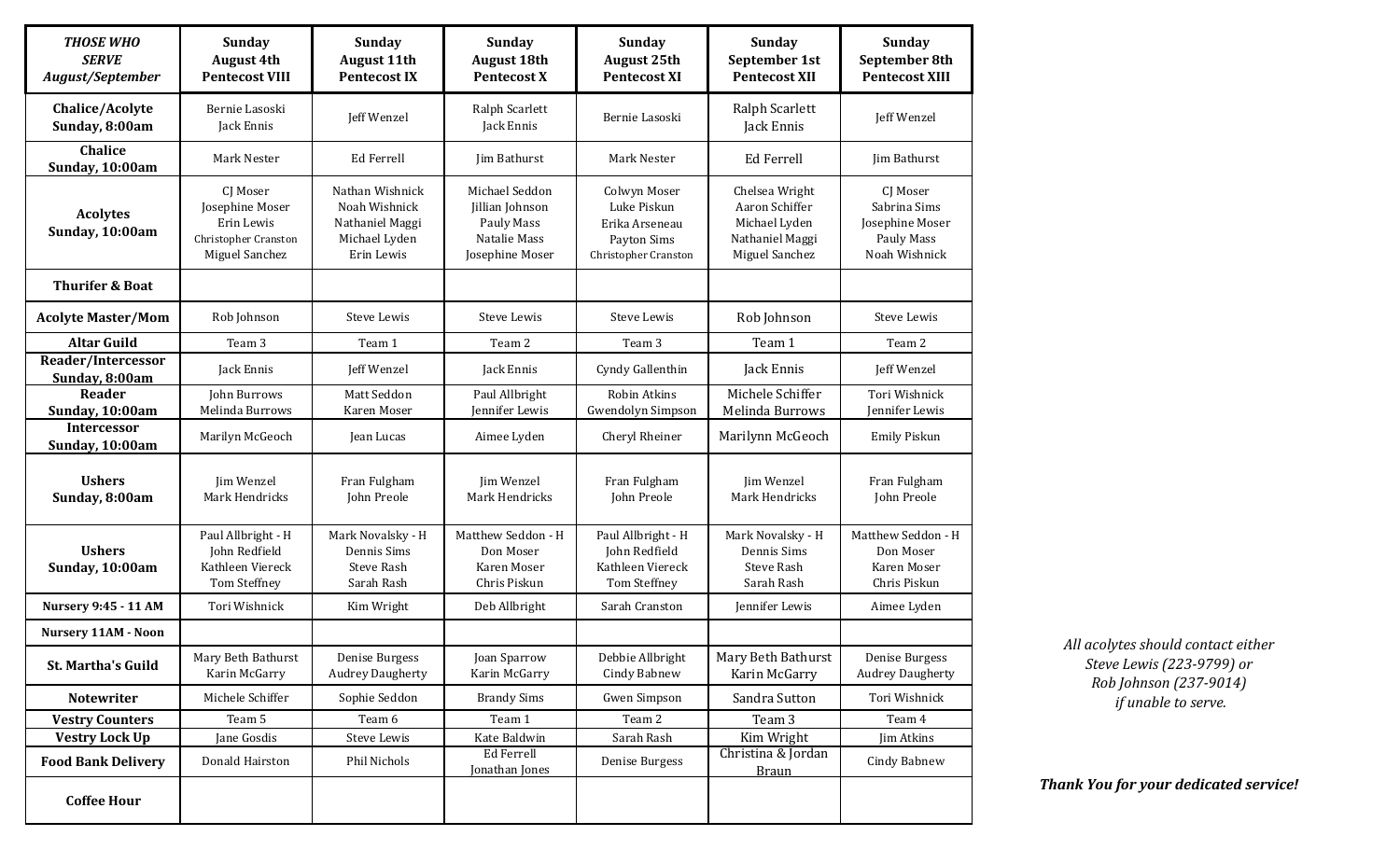| <b>THOSE WHO</b><br><b>SERVE</b><br>September/October | Friday<br>September 13th<br>8:30 PM<br><b>Feast of the Holy Cross</b> | Sunday<br>September 15th<br><b>Pentecost XIV</b>                                               | <b>Sunday</b><br>September 22nd<br><b>Pentecost XV</b>               | <b>Sunday</b><br>September 29th<br><b>Michaelmas</b>                                   | Sunday<br>October 6th<br><b>Pentecost XVII</b>                                | Sunday<br>October 13th<br><b>Pentecost XVIII</b>                     |
|-------------------------------------------------------|-----------------------------------------------------------------------|------------------------------------------------------------------------------------------------|----------------------------------------------------------------------|----------------------------------------------------------------------------------------|-------------------------------------------------------------------------------|----------------------------------------------------------------------|
| Chalice/Acolyte<br>Sunday, 8:00am                     |                                                                       | Bernie Lasoski<br>Jack Ennis                                                                   | Bernie Lasoski                                                       | Ralph Scarlett<br>Jack Ennis                                                           | Bernie Lasoski                                                                | Ralph Scarlett<br>Jack Ennis                                         |
| Chalice<br>Sunday, 10:00am                            |                                                                       | Mark Nester                                                                                    | <b>Ed Ferrell</b>                                                    | <b>Steve Lewis</b>                                                                     | Jim Bathurst                                                                  | Mark Nester                                                          |
| <b>Acolytes</b><br>Sunday, 10:00am                    | Joey Gallenthin<br>Aaron Schiffer<br>Andrew Schiffer                  | Michael Seddon<br>Jillian Johnson<br>Christopher Cranston<br>Miguel Sanchez<br>Nathaniel Maggi | Nathan Wishnick<br>Luke Piskun<br>Erin Lewis<br>TBD<br>Michael Lyden | Natalie Henning<br>Sabrina Sims<br>Noah Wishnick<br>Pauly Mass<br>Christopher Cranston | Luke Piskun<br>Jillian Johnson<br>Payton Sims<br><b>TBD</b><br>Miguel Sanchez | Chelsea Wright<br>Natalie Mass<br>Michael Lyden<br>TBD<br>Pauly Mass |
| <b>Thurifer &amp; Boat</b>                            |                                                                       |                                                                                                |                                                                      | Erica Arseneau<br>Andrew Schiffer                                                      |                                                                               |                                                                      |
| <b>Acolyte Master/Mom</b>                             | TBD                                                                   | Rob Johnson                                                                                    | <b>Steve Lewis</b>                                                   | Rob Johnson                                                                            | Rob Johnson                                                                   | Steve Lewis                                                          |
| <b>Altar Guild</b>                                    |                                                                       | Team 3                                                                                         | Team 1                                                               | Team 2                                                                                 | Team <sub>3</sub>                                                             | Team 1                                                               |
| <b>Reader/Intercessor</b><br>Sunday, 8:00am           |                                                                       | Jack Ennis                                                                                     | Frank Gwalthney                                                      | Jack Ennis                                                                             | Helen Gwalthney                                                               | Jack Ennis                                                           |
| Reader<br>Sunday, 10:00am                             |                                                                       | George Mitchell<br><b>Joan Mitchell</b>                                                        | <b>Jim Bathurst</b><br>Mary Beth Bathurst                            | Jane Gosdis<br>Doreen Mills                                                            | Karin McGarry<br>Jean Lucas                                                   | George Mitchell<br>Joan Mitchell                                     |
| <b>Intercessor</b><br>Sunday, 10:00am                 |                                                                       | Sarah Cranston                                                                                 | Robin Atkins                                                         |                                                                                        | Marilynn McGeoch                                                              | Aimee Lyden                                                          |
| <b>Ushers</b><br>Sunday, 8:00am                       |                                                                       | Jim Wenzel<br>Mark Hendricks                                                                   | Fran Fulgham<br>John Preole                                          | Jim Wenzel<br>Mark Hendricks                                                           | Fran Fulgham<br>John Preole                                                   | Jim Wenzel<br>Mark Hendricks                                         |
| <b>Ushers</b><br>Sunday, 10:00am                      | John Redfield                                                         | Paul Allbright - H<br>John Redfield<br>Kathleen Viereck<br>Tom Steffney                        | Mark Novalsky - H<br>Dennis Sims<br>Steve Rash<br>Sarah Rash         | Matthew Seddon - H<br>Don Moser<br>Karen Moser<br>Chris Piskun                         | Paul Allbright - H<br>John Redfield<br>Kathleen Viereck<br>Tom Steffney       | Mark Novalsky - H<br>Dennis Sims<br>Steve Rash<br>Sarah Rash         |
| <b>Nursery 9:45 - 11 AM</b>                           |                                                                       | Karin McGarry                                                                                  | Marilyn McGeoch                                                      | Chandra Richert                                                                        | Darcie & Maya Sanchez                                                         | Tori Wishnick                                                        |
| <b>Nursery 11AM - Noon</b>                            |                                                                       |                                                                                                |                                                                      | <b>Brandy Sims</b>                                                                     | Anne Steffney                                                                 | Kim Wright                                                           |
| <b>St. Martha's Guild</b>                             |                                                                       | Joan Sparrow<br>Karin McGarry                                                                  | Debbie Allbright<br><b>Cindy Babnew</b>                              | Mary Beth Bathurst<br>Karin McGarry                                                    | Denise Burgess<br><b>Audrey Daugherty</b>                                     | Joan Sparrow<br>Karin McGarry                                        |
| Notewriter                                            |                                                                       | Kim Wright                                                                                     | <b>Cindy Babnew</b>                                                  | Aimee Lyden                                                                            | Laura Maggi                                                                   | Marilyn McGeoch                                                      |
| <b>Vestry Counters</b>                                |                                                                       | Team 5                                                                                         | Team 6                                                               | Team 1                                                                                 | Team 2                                                                        | Team 3                                                               |
| <b>Vestry Lock Up</b>                                 |                                                                       | John Lyden                                                                                     | Sophie Seddon                                                        | Cynthia Gallenthin                                                                     | Chrisopher Piskun                                                             | David Hanson                                                         |
| <b>Food Bank Delivery</b>                             |                                                                       | Mike and Darcie<br>Sanchez                                                                     | Sue Velasquez                                                        | Jim & Mary Beth<br><b>Bathurst</b>                                                     | Donald Hairston                                                               | Phil Nichols                                                         |
| <b>Coffee Hour</b>                                    |                                                                       |                                                                                                |                                                                      |                                                                                        |                                                                               |                                                                      |

*Friday, September 13th, 5:30 pm, The Eve of The Feast of The Holy Cross. Chalice:* **Jim Bathurst**

*Friday, September 20th, 5:30 pm, The Eve of St. Matthew, Apostle and Evangelist (Ember Day). Chalice:* **Ed Ferrell**

*Friday, October 18th, 5:30 pm, The Feast of Saint Luke, Evangelist. Chalice:* **Ed Ferrell**

> *All acolytes should contact either Steve Lewis (223-9799) or Rob Johnson (237-9014) if unable to serve.*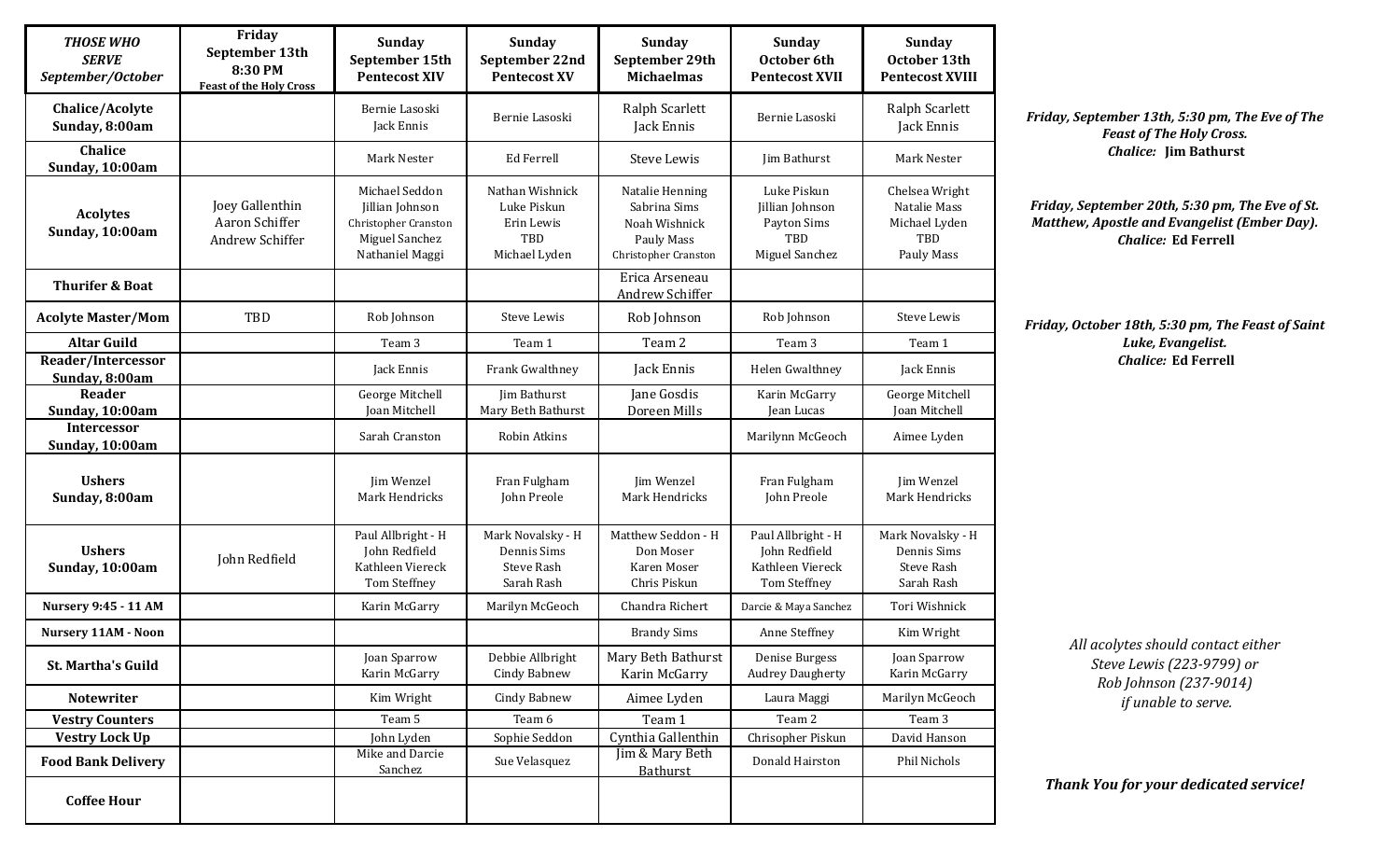| <b>THOSE WHO</b><br><b>SERVE</b><br>October/November | <b>Sunday</b><br>October 20th<br><b>Pentecost XIX</b>                   | <b>Sunday</b><br>October 27th<br><b>Pentecost XX</b>                                | Friday<br>November 1st<br>6:00 pm<br><b>Eve of All Souls'</b>                    | <b>Sunday</b><br>November 3rd<br><b>Sunday after</b><br><b>All Saints</b>   | Sunday<br>November 10th<br><b>Pentecost XXII</b>                                 | <b>Sunday</b><br>November 17th<br><b>Pentecost XXIII</b>                     |
|------------------------------------------------------|-------------------------------------------------------------------------|-------------------------------------------------------------------------------------|----------------------------------------------------------------------------------|-----------------------------------------------------------------------------|----------------------------------------------------------------------------------|------------------------------------------------------------------------------|
| Chalice/Acolyte<br>Sunday, 8:00am                    | Bernie Lasoski                                                          | Ralph Scarlett<br>Jack Ennis                                                        |                                                                                  | Bernie Lasoski                                                              | Ralph Scarlett<br>Jack Ennis                                                     | Bernie Lasoski                                                               |
| Chalice<br>Sunday, 10:00am                           | <b>Ed Ferrell</b>                                                       | Jim Bathurst                                                                        | Ed Ferrell                                                                       | Mark Nester                                                                 | Ed Ferrell                                                                       | Jim Bathurst                                                                 |
| <b>Acolytes</b><br>Sunday, 10:00am                   | Colwyn Moser<br>Josephine Moser<br>Miguel Sanchez<br>TBD<br>Payton Sims | Nathan Wishnick<br>Erika Arseneau<br>Nathaniel Maggi<br>TBD<br>Christopher Cranston | CJ Moser<br>Erin Lewis<br>Noah Wishnick<br>Michael Lyden<br>Christopher Cranston | Sabrina Sims<br>Luke Piskun<br>Payton Sims<br><b>TBD</b><br>Nathaniel Maggi | Natalie Henning<br>Josephine Moser<br>Pauly Mass<br><b>TBD</b><br>Miguel Sanchez | Colwyn Moser<br>Jillian Johnson<br>Natalie Mass<br><b>TBD</b><br>Payton Sims |
| <b>Thurifer &amp; Boat</b>                           |                                                                         |                                                                                     | Chelsea Wright<br>Joey Lyden                                                     | Josephine Moser<br>TBD                                                      |                                                                                  |                                                                              |
| <b>Acolyte Master/Mom</b>                            | Rob Johnson                                                             | Steve Lewis                                                                         | Steve Lewis                                                                      | Rob Johnson                                                                 | <b>Steve Lewis</b>                                                               | Rob Johnson                                                                  |
| <b>Altar Guild</b>                                   | Team 2                                                                  | Team 3                                                                              |                                                                                  | Team 1                                                                      | Team 2                                                                           | Team 3                                                                       |
| Reader/Intercessor<br>Sunday, 8:00am                 | Cyndy Gallenthin                                                        | Jack Ennis                                                                          |                                                                                  | Frank Gwalthney                                                             | Jack Ennis                                                                       | Helen Gwalthney                                                              |
| Reader                                               | Jim Bathurst<br>Mary Beth Bathurst                                      | Tori Wishnick<br>Sarah Cranston                                                     | Robin Atkins<br>Denise Burgess                                                   | John Burrows<br>Melinda Burrows                                             | Sarah Cranston<br><b>Emily Piskun</b>                                            | Paul Allbright<br>Aimee Lyden                                                |
| Sunday, 10:00am<br><b>Intercessor</b>                |                                                                         |                                                                                     |                                                                                  |                                                                             |                                                                                  |                                                                              |
| Sunday, 10:00am                                      | Michele Schiffer                                                        | Kim Henning                                                                         |                                                                                  | Kim Henning                                                                 | Michele Schiffer                                                                 | Marilynn McGeoch                                                             |
| <b>Ushers</b><br>Sunday, 8:00am                      | Fran Fulgham<br>John Preole                                             | Jim Wenzel<br>Mark Hendricks                                                        |                                                                                  | Fran Fulgham<br>John Preole                                                 | Jim Wenzel<br>Mark Hendricks                                                     | Fran Fulgham<br>John Preole                                                  |
| <b>Ushers</b><br>Sunday, 10:00am                     | Matthew Seddon - H<br>Don Moser<br>Karen Moser<br>Chris Piskun          | Paul Allbright - H<br>John Redfield<br>Kathleen Viereck<br>Tom Steffney             | Matthew Seddon - H<br>Don Moser<br>Karen Moser<br>Chris Piskun                   | Mark Novalsky - H<br>Dennis Sims<br><b>Steve Rash</b><br>Sarah Rash         | Matthew Seddon - H<br>Don Moser<br>Karen Moser<br>Chris Piskun                   | Paul Allbright - H<br>John Redfield<br>Kathleen Viereck<br>Tom Steffney      |
| <b>Nursery 9:45 - 11 AM</b>                          | Sarah Cranston                                                          | Jennifer Lewis                                                                      |                                                                                  | Karin McGarry                                                               | <b>Brandy Sims</b>                                                               | Darcie & Maya Sanchez                                                        |
| <b>Nursery 11AM - Noon</b>                           | Deb Allbright                                                           | Aimee Lyden                                                                         |                                                                                  | Marilynn McGeoch                                                            | Chandra Rickert                                                                  | Anne Steffney                                                                |
| St. Martha's Guild                                   | Debbie Allbright<br><b>Cindy Babnew</b>                                 | Mary Beth Bathurst<br>Karin McGarry                                                 |                                                                                  | Denise Burgess<br><b>Audrey Daugherty</b>                                   | Joan Sparrow<br>Karin McGarry                                                    | Debbie Allbright<br>Cindy Babnew                                             |
| <b>Notewriter</b>                                    | Karen Moser                                                             | Deb Rash                                                                            |                                                                                  | Cheryl Rheiner                                                              | Barbara Rickert                                                                  | Michele Schiffer                                                             |
| <b>Vestry Counters</b>                               | Team 4                                                                  | Team 5                                                                              |                                                                                  | Team 6                                                                      | Team 1                                                                           | Team 2                                                                       |
| <b>Vestry Lock Up</b>                                | Jane Gosdis                                                             | Steve Lewis                                                                         |                                                                                  | Kate Baldwin                                                                | Sarah Rash                                                                       | Kim Wright                                                                   |
| <b>Food Bank Delivery</b>                            | Ed Ferrell<br>Jonathan Jones                                            | Denise Burgess                                                                      |                                                                                  | Christina & Jordan<br><b>Braun</b>                                          | Cindy Babnew                                                                     | Mike & Darcie Sanchez                                                        |
| <b>Coffee Hour</b>                                   |                                                                         |                                                                                     |                                                                                  |                                                                             |                                                                                  |                                                                              |

*Wednesday, October 23rd, 10:00 am, Saint James of Jerusalem. Chalice:* **Jack Ennis**

*Monday, October 28th, 5:30 pm, Saint Simon and Saint Jude, Apostles. Chalice:* **Ed Ferrell**

*Thursday, October 31st, 6:00 pm, The Eve of All Saints' Day. Chalice:* **Jim Bathurst**

> *All acolytes should contact either Steve Lewis (223-9799) or Rob Johnson (237-9014) if unable to serve.*